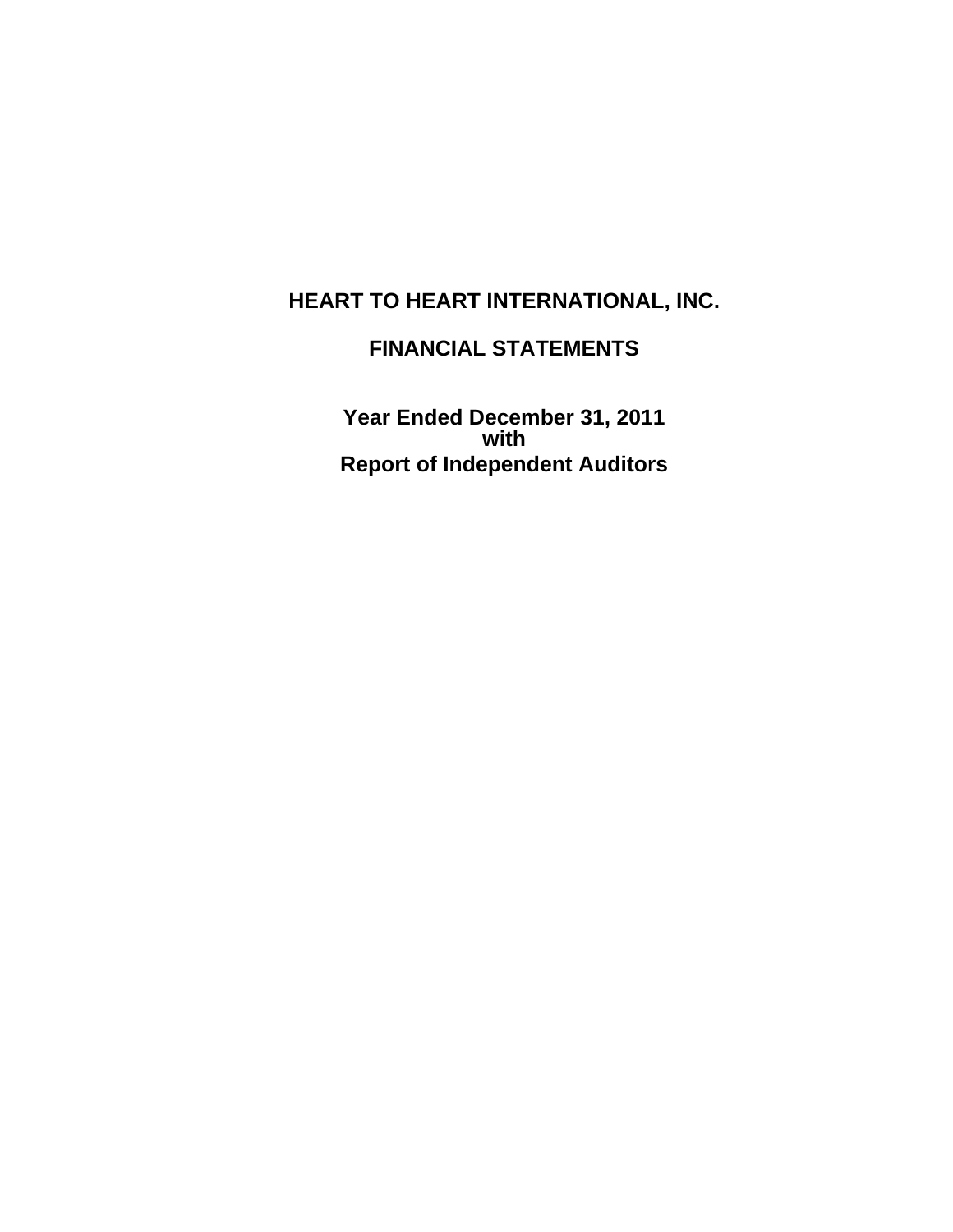### FINANCIAL STATEMENTS

#### December 31, 2011

### **CONTENTS**

# Page and the state of the state of the state of the state of the state of the state of the state of the state of the state of the state of the state of the state of the state of the state of the state of the state of the s Report of Independent Auditors ...........................................................................................1 Financial Statements: Statement of Financial Position .......................................................................................2 Statement of Activities .....................................................................................................3 Statement of Functional Expenses ...................................................................................4 Statement of Cash Flows ..................................................................................................5 Notes to Financial Statements ...................................................................................... 6 - 18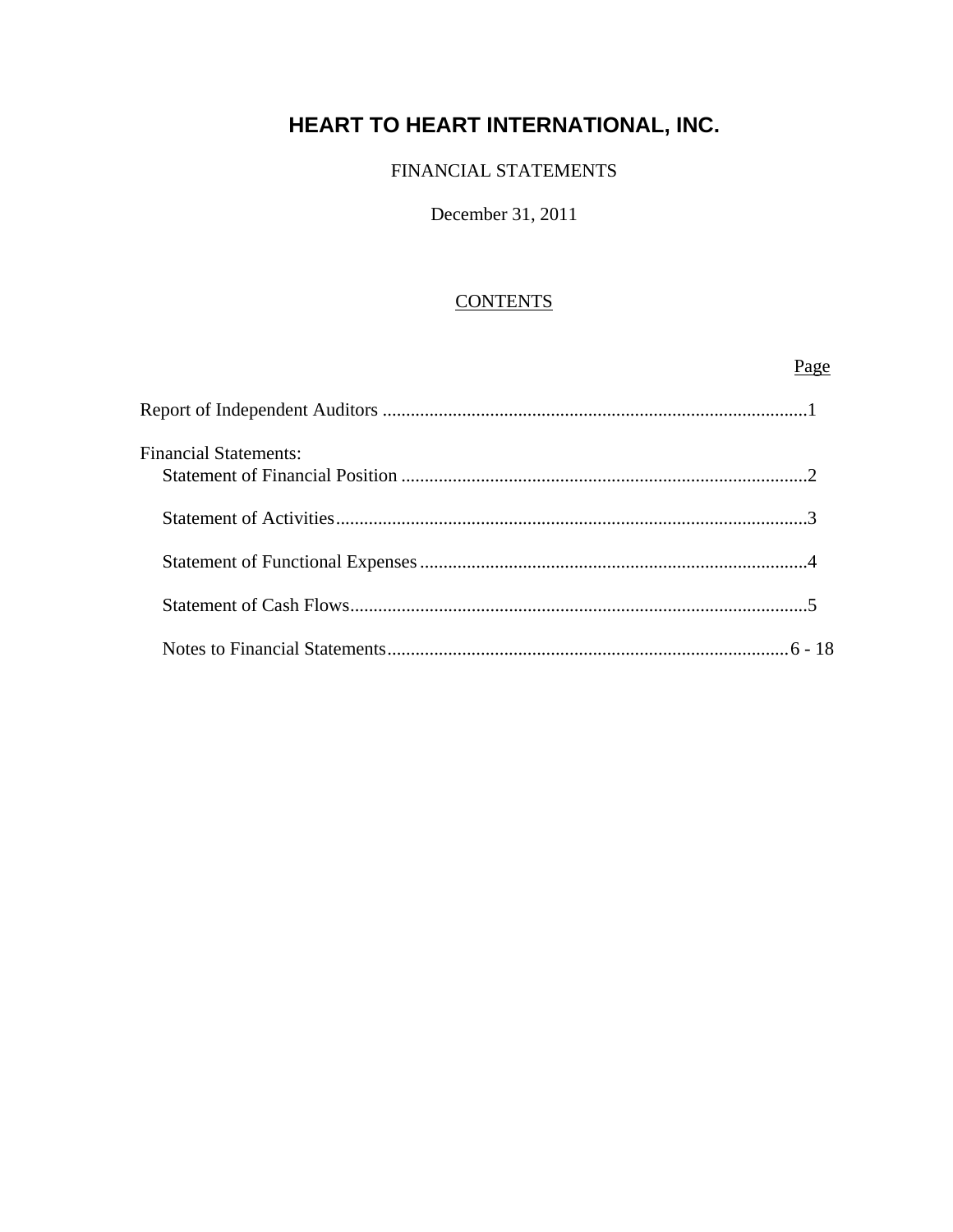

Keller & Owens, LLC

Certified Public Accountants

#### REPORT OF INDEPENDENT AUDITORS

Board of Directors **Heart to Heart International, Inc.** 

We have audited the accompanying statement of financial position of **Heart to Heart International, Inc.** (a nonprofit organization) as of December 31, 2011 and the related statements of activities, functional expenses and cash flows for the year then ended. These financial statements are the responsibility of the Organization's management. Our responsibility is to express an opinion on these financial statements based on our audit. The prior year summarized comparative information has been derived from the Organization's 2010 financial statements and, in our report dated April 11, 2011, we expressed an unqualified opinion on those financial statements.

We conducted our audit in accordance with auditing standards generally accepted in the United States of America. Those standards require that we plan and perform the audit to obtain reasonable assurance about whether the financial statements are free of material misstatement. An audit includes examining, on a test basis, evidence supporting the amounts and disclosures in the financial statements. An audit also includes assessing the accounting principles used and significant estimates made by management, as well as evaluating the overall financial statement presentation. We believe that our audit provides a reasonable basis for our opinion.

In our opinion, the financial statements referred to above present fairly, in all material respects, the financial position of **Heart to Heart International, Inc.** as of December 31, 2011, and the changes in its net assets and its cash flows for the year then ended, in conformity with accounting principles generally accepted in the United States of America.

As described in Note 1, effective January 1, 2011, the Organization adopted the provisions of FASB 820-10, *Fair Value Measurements* for its nonfinancial assets and liabilities. This standard, which was required to be accounted for prospectively, required a change in the method of estimating the fair value of gifts-in kind contributions received after December 31, 2010, and impacts program expenses recognized as the related items are used.

As discussed in Note 16 to the financial statements, the Organization corrected an error in donated shipping for the prior year ended December 31, 2010.

Keller x Cours, LLC

April 26, 2012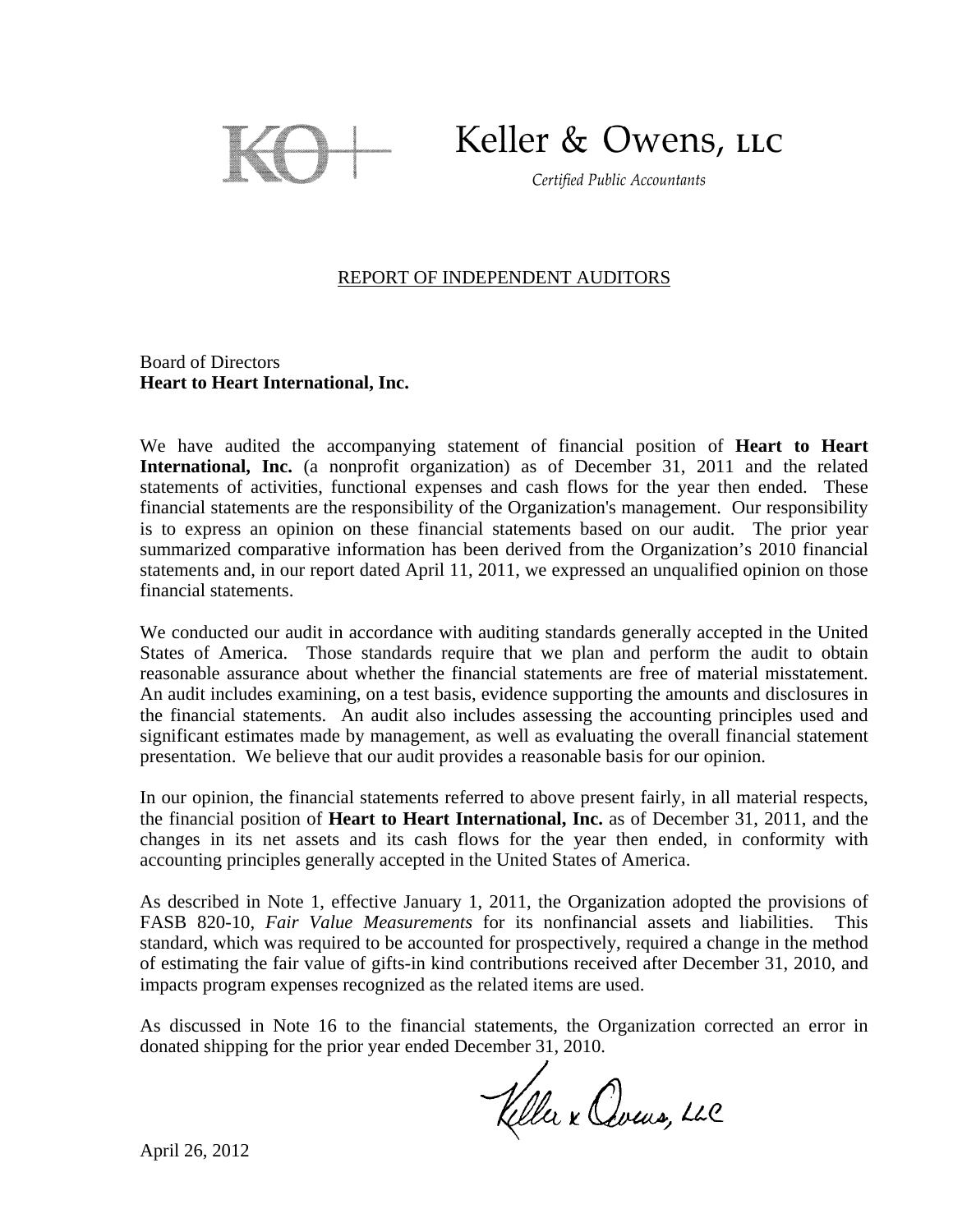# STATEMENT OF FINANCIAL POSITION December 31, 2011

# (With comparative totals as of December 31, 2010)

|                                         | <b>ASSETS</b>                     |               |
|-----------------------------------------|-----------------------------------|---------------|
|                                         | 2011                              | 2010          |
| <b>Current Assets:</b>                  |                                   |               |
| Cash and equivalents                    | \$<br>1,641,580                   | 661,070<br>\$ |
| Inventory                               | 19,475,998                        | 24,377,817    |
| Grants receivable                       | 16,667                            | 610,000       |
| Accounts receivable                     | 48,278                            | 26,368        |
| <b>Total Current Assets</b>             | 21,182,523                        | 25,675,255    |
| Property and Equipment                  | 1,554,407                         | 1,136,324     |
| Other Assets:                           |                                   |               |
| Investments                             | 60,333                            | 62,125        |
| <b>Total Assets</b>                     | \$<br>22,797,263                  | \$26,873,704  |
|                                         | <b>LIABILITIES AND NET ASSETS</b> |               |
| <b>Current Liabilities:</b>             |                                   |               |
| Accounts payable                        | \$<br>87,781                      | \$<br>110,551 |
| <b>Accrued liabilities</b>              | 62,964                            | 50,784        |
| Current portion of long-term debt       | 534,582                           | 33,255        |
| <b>Total Current Liabilities</b>        | 685,327                           | 194,590       |
| Long-Term Debt                          | 1,142,885                         | 963,988       |
| <b>Total Liabilities</b>                | 1,828,212                         | 1,158,578     |
| Net Assets:                             |                                   |               |
| Unrestricted                            | 19,588,889                        | 24,577,476    |
| Temporarily restricted                  | 1,319,829                         | 1,077,112     |
| Permanently restricted                  | 60,333                            | 60,538        |
| <b>Total Net Assets</b>                 | 20,969,051                        | 25,715,126    |
| <b>Total Liabilities and Net Assets</b> | \$<br>22,797,263                  | \$26,873,704  |

*See accompanying notes*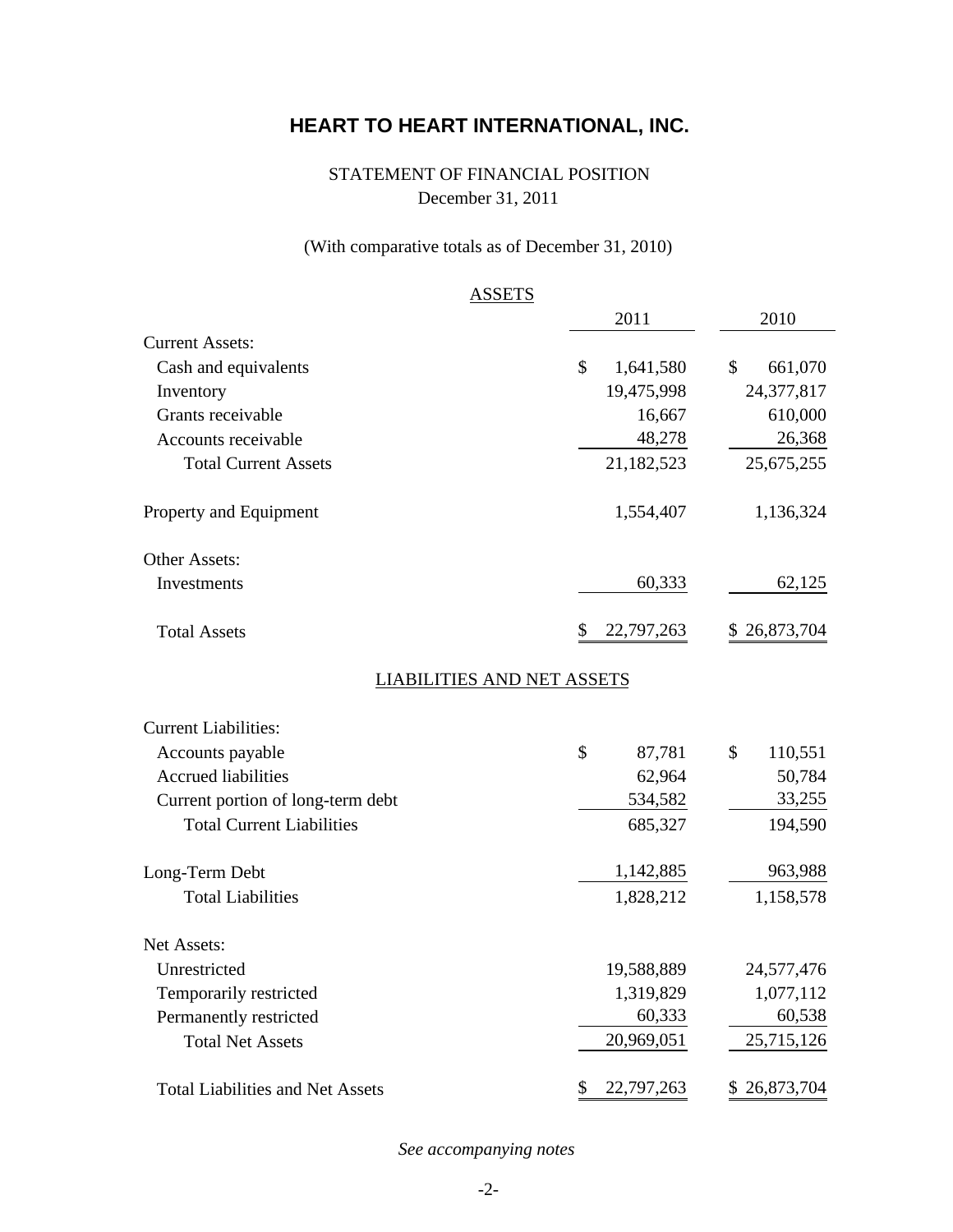### STATEMENT OF ACTIVITIES

Year Ended December 31, 2011

### (With comparative totals for the year ended December 31, 2010)

|                                       |                             | 2011            |               |             |                  |
|---------------------------------------|-----------------------------|-----------------|---------------|-------------|------------------|
|                                       |                             | Temporarily     | Permanently   |             | 2010             |
|                                       | Unrestricted                | Restricted      | Restricted    | Total       | Total            |
| Support and Revenue:                  |                             |                 |               |             |                  |
| Gifts in kind                         | $\mathcal{S}$<br>85,653,212 | $\mathbb{S}$    | $\mathcal{S}$ | 85,653,212  | 78,017,850<br>\$ |
| Contributions                         | 924,707                     | 1,692,220       |               | 2,616,927   | 3,116,921        |
| Donated shipping                      | 1,031,320                   |                 |               | 1,031,320   | 1,200,606        |
| Governmental and corporate grants     | 8,625                       | 898,803         |               | 907,428     | 1,053,887        |
| Program revenue                       | 665,317                     |                 |               | 665,317     | 522,517          |
| Investment income                     | 2,675                       |                 | (205)         | 2,470       | 7,901            |
| Rent income                           | 45,078                      |                 |               | 45,078      | 44,632           |
| Loss on sale of assets                | (6,161)                     |                 |               | (6,161)     | (8,071)          |
| Other income                          | 7,807                       |                 |               | 7,807       |                  |
| Net assets released from restrictions | 2,348,306                   | (2,348,306)     |               |             |                  |
| <b>Total Support and Revenue</b>      | 90,680,886                  | 242,717         | (205)         | 90,923,398  | 83,956,243       |
| Expenses:                             |                             |                 |               |             |                  |
| Program services - international      | 91,024,619                  |                 |               | 91,024,619  | 77,372,980       |
| Program services - domestic           | 3,687,221                   |                 |               | 3,687,221   | 3,895,127        |
| General and administrative            | 404,144                     |                 |               | 404,144     | 433,465          |
| Fundraising and public relations      | 553,489                     |                 |               | 553,489     | 651,102          |
| <b>Total Expenses</b>                 | 95,669,473                  |                 |               | 95,669,473  | 82,352,674       |
| (Decrease) Increase in Net Assets     | (4,988,587)                 | 242,717         | (205)         | (4,746,075) | 1,603,569        |
| Net Assets at Beginning of Year       | 24,577,476                  | 1,077,112       | 60,538        | 25,715,126  | 24, 111, 557     |
| Net Assets at End of Year             | 19,588,889<br>S             | 1,319,829<br>S. | 60,333<br>\$  | 20,969,051  | 25,715,126<br>S. |

*See accompanying notes*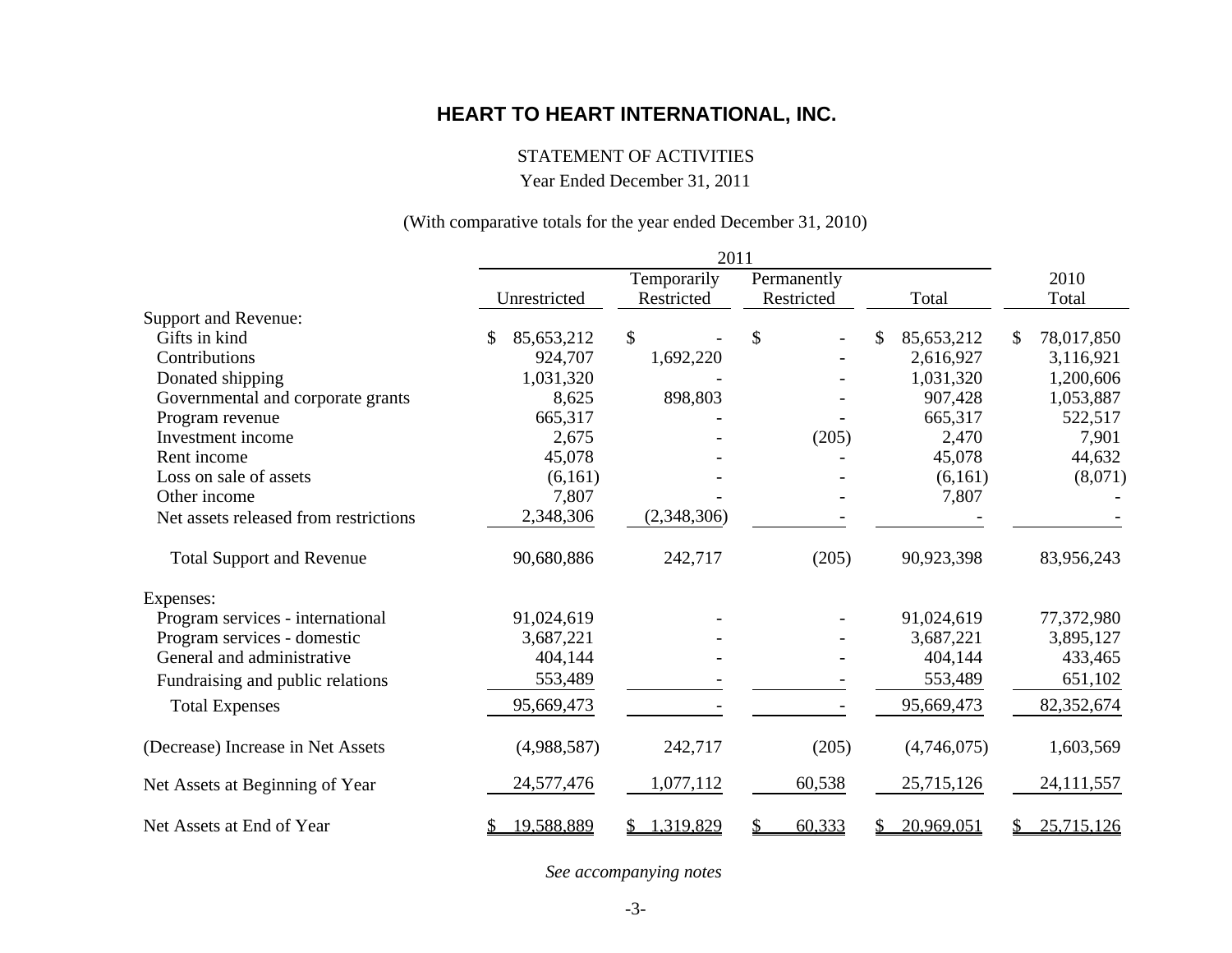#### STATEMENT OF FUNCTIONAL EXPENSES

Year Ended December 31, 2011

#### (With comparative totals for the year ended December 31, 2010)

|                                 |                           |                      | 2011                          |                                        |                    |                  |
|---------------------------------|---------------------------|----------------------|-------------------------------|----------------------------------------|--------------------|------------------|
|                                 | International<br>Projects | Domestic<br>Projects | General and<br>Administrative | Fundraising<br>and Public<br>Relations | Total              | 2010<br>Total    |
| Expenses:                       |                           |                      |                               |                                        |                    |                  |
| Gifts-in-kind distribution      | 85,588,403<br>\$          | 2,760,814            | $\mathcal{S}$                 | \$                                     | \$<br>88, 349, 217 | \$<br>73,378,552 |
| Inventory valuation adjustments | 970,053                   | 31,291               |                               |                                        | 1,001,344          | 2,542,415        |
| Donated shipping                | 612,336                   | 418,984              |                               |                                        | 1,031,320          | 1,200,606        |
| Salaries and benefits           | 639,570                   | 85,319               | 271,934                       | 343,877                                | 1,340,700          | 1,217,194        |
| Donated medical services        | 1,240,432                 |                      |                               |                                        | 1,240,432          | 1,724,367        |
| Medical and contract services   | 594,363                   | 9,550                | 1,293                         | 12,918                                 | 618,124            | 532,073          |
| Distributed aid                 | 400,934                   | 192,861              |                               |                                        | 593,795            | 285,183          |
| Travel and meals                | 377,373                   | 46,137               | 7,226                         | 5,412                                  | 436,148            | 528,193          |
| Depreciation                    | 113,740                   | 41,512               | 10,615                        | 13,348                                 | 179,215            | 203,679          |
| Special events                  |                           |                      |                               | 25,455                                 | 25,455             | 57,085           |
| Rent                            | 36,607                    | 4,883                | 15,565                        | 19,682                                 | 76,737             | 86,742           |
| Postage and shipping            | 9,642                     | 1,286                | 4,099                         | 5,184                                  | 20,211             | 11,505           |
| Warehouse                       | 168,075                   | 8,846                |                               |                                        | 176,921            | 90,699           |
| Printing and artwork            | 23,935                    | 3,193                | 10,177                        | 12,869                                 | 50,174             | 61,389           |
| Office                          | 56,451                    | 7,530                | 24,001                        | 30,351                                 | 118,333            | 112,360          |
| Telephone                       | 21,442                    | 2,860                | 9,116                         | 11,528                                 | 44,946             | 41,571           |
| Professional fees               |                           |                      | 26,403                        |                                        | 26,403             | 19,930           |
| Donated rent                    |                           | 45,078               |                               |                                        | 45,078             | 44,632           |
| Interest and bank fees          | 35,768                    | 4,772                | 15,208                        | 19,231                                 | 74,979             | 60,132           |
| Staff development               | 567                       | 76                   | 241                           | 305                                    | 1,189              | 5,449            |
| Insurance                       | 12,844                    | 3,211                | 3,440                         | 3,440                                  | 22,935             | 38,095           |
| Publicity                       | 88,299                    | 11,779               |                               | 47,476                                 | 147,554            | 6,747            |
| Maintenance and repairs         | 33,785                    | 7,239                | 4,826                         | 2,413                                  | 48,263             | 104,076          |
| <b>Total Expenses</b>           | 91,024,619<br>\$          | 3,687,221<br>\$      | \$<br>404,144                 | \$<br>553,489                          | 95,669,473<br>\$   | 82,352,674<br>\$ |

*See accompanying notes*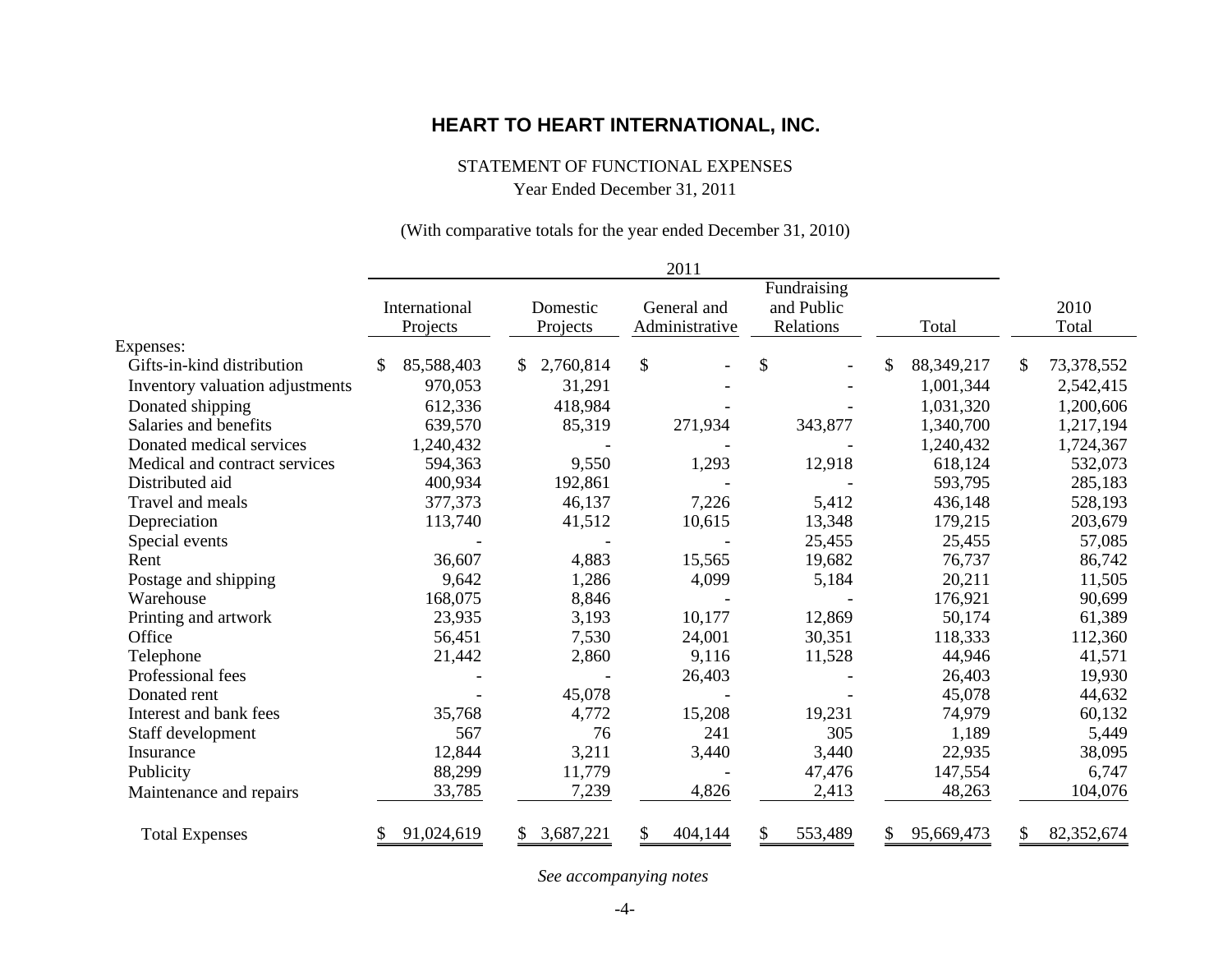#### STATEMENT OF CASH FLOWS

Year Ended December 31, 2011

#### (With comparative totals for the year ended December 31, 2010)

|                                                    | 2011             | 2010            |  |  |
|----------------------------------------------------|------------------|-----------------|--|--|
| Cash Flows from Operating Activities:              |                  |                 |  |  |
| (Decrease) increase in net assets                  | (4,746,075)<br>S | \$<br>1,603,569 |  |  |
| Adjustments to reconcile change in net assets      |                  |                 |  |  |
| to net cash provided by operating activities:      |                  |                 |  |  |
| Depreciation                                       | 179,215          | 203,679         |  |  |
| Loss on disposal of equipment                      | 6,161            | 8,071           |  |  |
| Realized and unrealized loss (gain) on investments | 693              | (2,757)         |  |  |
| Donated assets                                     |                  | (57, 400)       |  |  |
| Changes in current assets and current liabilities: |                  |                 |  |  |
| (Increase) decrease in receivables                 | 571,423          | (635,766)       |  |  |
| (Increase) decrease in inventory                   | 4,901,819        | (294, 139)      |  |  |
| Decrease in prepaid expenses                       |                  | 31,184          |  |  |
| Decrease in accounts payable                       | (22,770)         | (106, 540)      |  |  |
| Increase in accrued liabilities                    | 12,180           | 9,450           |  |  |
| <b>Total Adjustments</b>                           | 5,648,721        | (844, 218)      |  |  |
| Net cash provided by operating activities          | 902,646          | 759,351         |  |  |
| Cash Flows from Investing Activities:              |                  |                 |  |  |
| Purchase of investments                            | (75, 487)        | (23, 431)       |  |  |
| Proceeds from sale of investments                  | 76,586           |                 |  |  |
| Purchase of property and equipment                 | (413,061)        | (277, 665)      |  |  |
| Proceeds from sale of equipment                    | 24,602           |                 |  |  |
| Net cash used by investing activities              | (387, 360)       | (301,096)       |  |  |
| Cash Flows from Financing Activities:              |                  |                 |  |  |
| Proceeds from debt borrowings                      | 500,000          |                 |  |  |
| Principal payments                                 | (34,776)         | (198, 112)      |  |  |
| Net cash provided (used) by financing activities   | 465,224          | (198, 112)      |  |  |
| Net Increase in Cash                               | 980,510          | 260,143         |  |  |
| Cash and Equivalents at Beginning of Year          | 661,070          | 400,927         |  |  |
| Cash and Equivalents at End of Year                | 1,641,580        | \$<br>661,070   |  |  |

## Non-Cash Investing and Financing Activities

Property and Equipment purchased using debt  $\qquad \qquad$  \$ 215,000  $\qquad \qquad$  5 -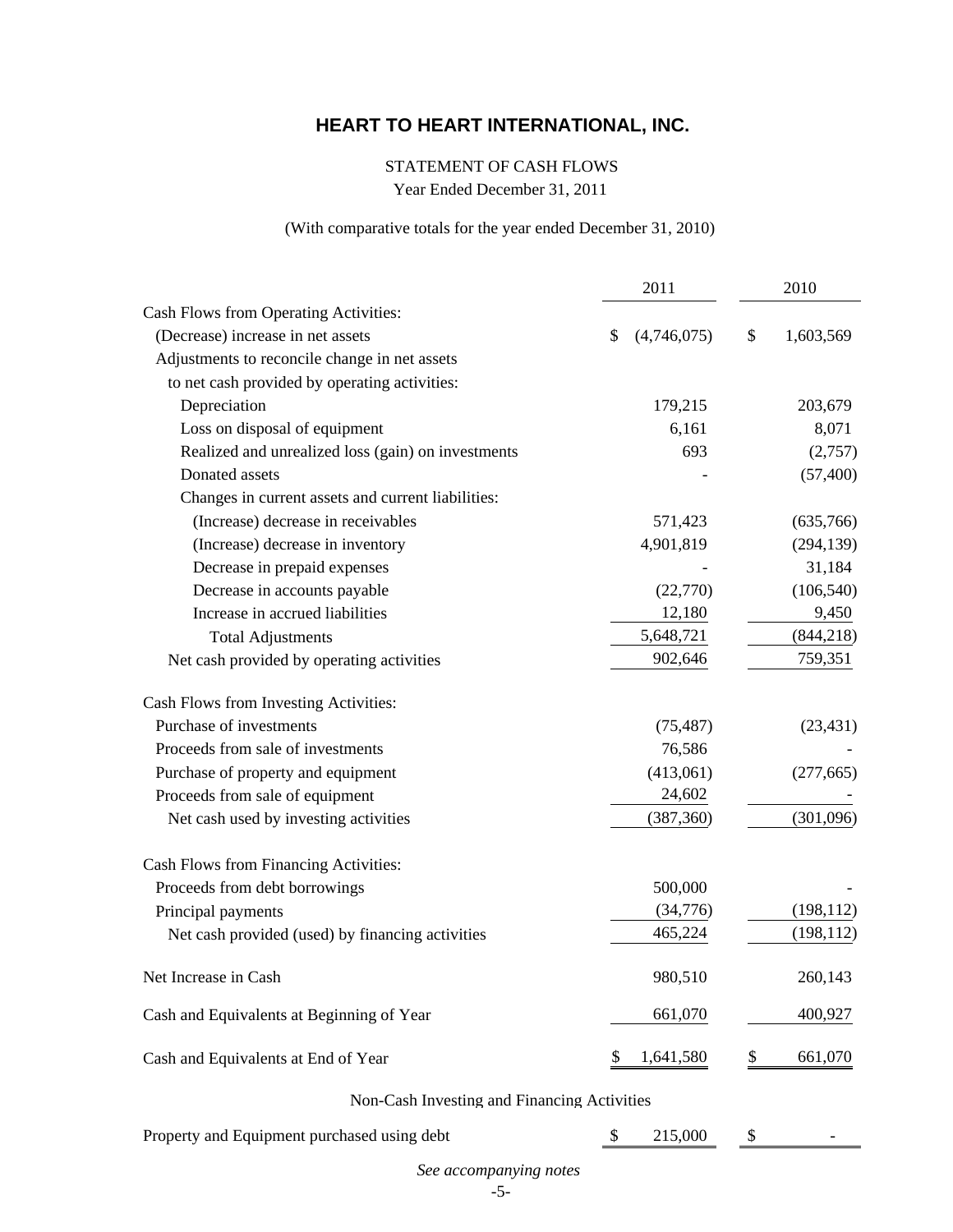NOTES TO FINANCIAL STATEMENTS December 31, 2011

### **1. ORGANIZATION AND SUMMARY OF SIGNIFICANT ACCOUNTING POLICIES**

**Organization** - **Heart to Heart International, Inc.** (the Organization), a Kansas nonprofit corporation, provides crisis response assistance and specific ongoing health care support to communities in need domestically and internationally. The Organization actively engages the services of volunteers through its initiatives, and it distributes medical supplies, pharmaceuticals, and other products to other relief agencies and communities in need.

The Organization's donor base for cash contributions primarily consists of individuals, businesses, civic groups, and foundations located throughout the United States. Gifts-inkind are also received primarily from medical supply and pharmaceutical companies located throughout the United States.

**Basis of accounting** - The financial statements have been prepared on the accrual basis of accounting.

**Basis of presentation** - Financial statement presentation follows the recommendations of FASB ASC 958-210, *Financial Statements of Not-for-Profit Organizations*. Under FASB ASC 958-210, the Organization is required to report information regarding its financial position and activities according to three classes of net assets: unrestricted net assets, temporarily restricted net assets, and permanently restricted net assets.

**Cash and cash equivalents –** Cash consists of cash, non-interest-bearing checking accounts and short-term money market investments.

**Comparative information –** The financial statements include certain prior year summarized information in total, but not by net asset class. Such information does not include sufficient detail to constitute a presentation in conformity with accounting principles generally accepted in the United States of America. Accordingly, such information should be read in conjunction with the Organization's financial statements for the year ended December 31, 2010 from which the information is derived.

**Concentration of risk –** The Organization maintains its cash balance in two financial institutions located in the greater Kansas City, Kansas area. The Organization's domestic cash accounts are fully insured by the Federal Deposit Insurance Corporation's (the "FDIC"). The Organization also has a checking account in Haiti that is uninsured. Accordingly, at December 31, 2011, the Organization's uninsured cash and cash equivalents amounted to \$103,204.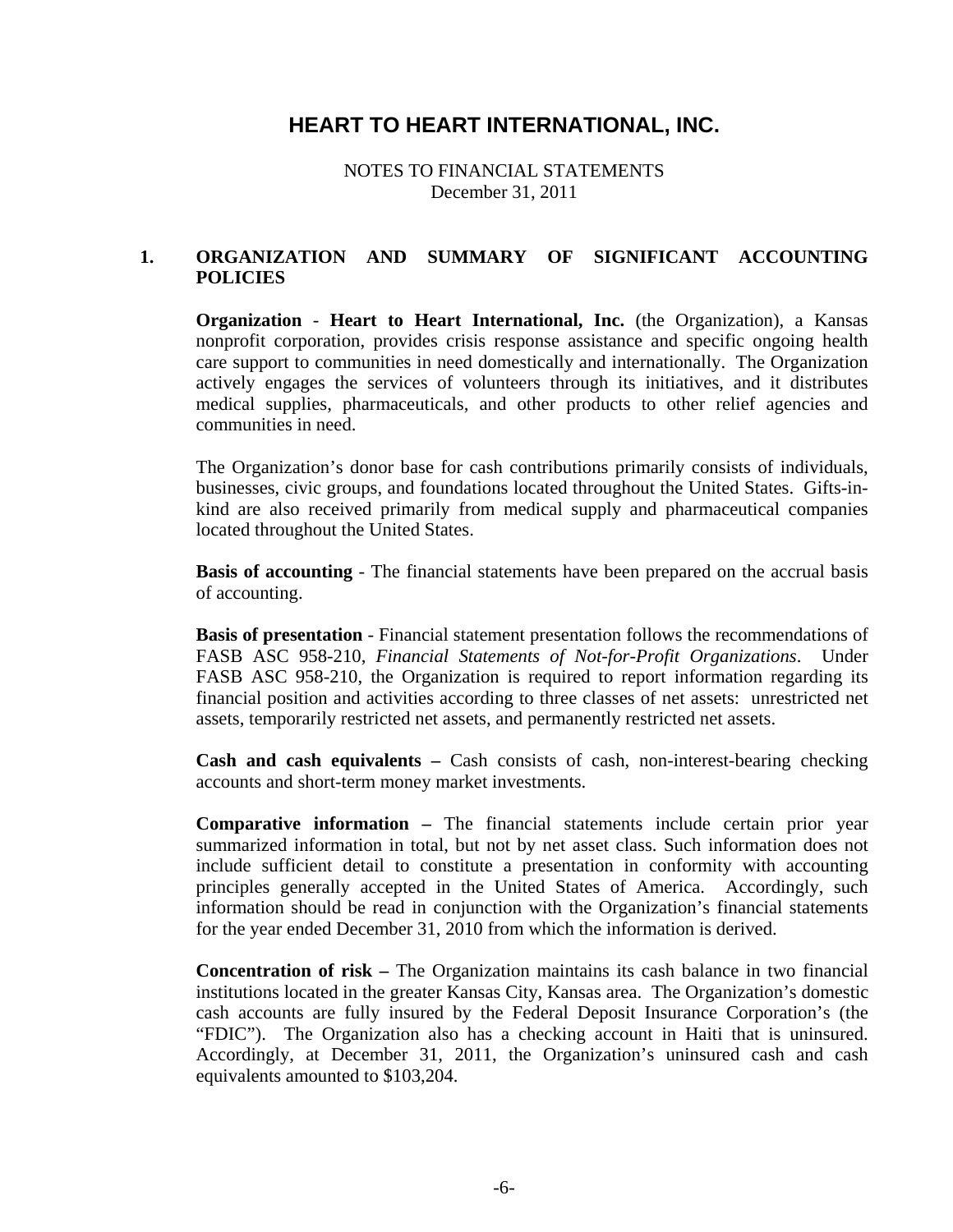NOTES TO FINANCIAL STATEMENTS December 31, 2011

#### **1. ORGANIZATION AND SUMMARY OF SIGNIFICANT ACCOUNTING POLICIES (continued)**

Fair value of financial instruments - The carrying amounts of financial instruments including cash and equivalents, receivables, account payable and accrued expenses approximated fair values as of December 31, 2011 due to their short-term nature. The carrying amount of notes payable approximated fair value due to similar available terms.

**Gifts-in-kind** - Donated inventory, buildings, and equipment are recorded at their estimated fair market value at the date of gift. If donors stipulate how long the assets must be used, the contributions are recorded as restricted support. In the absence of such stipulations, contributions of property and equipment are recorded as unrestricted support. A number of unpaid volunteers have made significant contributions of their time to the activities of the Organization without compensation. In addition, the Organization receives contributed professional services from several individuals in the field of medicine. These amounts are reflected at fair market value in the financial statements which amounted to \$1,240,432 for the year ended December 31, 2011.

**Gifts-in-kind: donated shipping** - The Organization recorded \$1,031,320 and \$1,200,606 in shipping expense for overseas and domestic freight during the years ended December 31, 2011 and 2010, respectively. The donated shipping is also included in Unrestricted Support and Revenue.

**Income taxes** - The Organization is classified as tax exempt under Section 501(c)(3) of the Internal Revenue Code and does not incur income taxes. In addition, the Organization has been classified as a publicly-supported organization which is not a private foundation within the meaning of Section 509(a)(1) of the code.

The Organization has adopted the provisions FASB ASC 740-10 - *Accounting for Uncertain Income Tax Positions* as it might apply to the Organization's financial transactions. The Organization's policy is to record a liability for any tax position that is beneficial to the Organization, including any related interest and penalties, when it is more likely than not the position taken by management with respect to the transaction or class of transactions will be overturned by a taxing authority upon examination. Management believes there are no such positions as of December 31, 2011 and, accordingly, no liability has been accrued. However, tax years through December 31, 2011 remain subject to IRS examination.

**Inventory** – Purchased inventory is recorded at the lower of cost or market. Donated inventory is initially recorded at the fair value of the donated goods at the date of donation based upon the estimated wholesale value of gifts received (as further described in Note 1 under "Revenue Recognition"). Subsequent to its initial recording, donated inventory is reported at the lower of cost or market. The inventory is not available for sale. The Organization records a loss for the decrease in value of any slow-moving or expired inventory.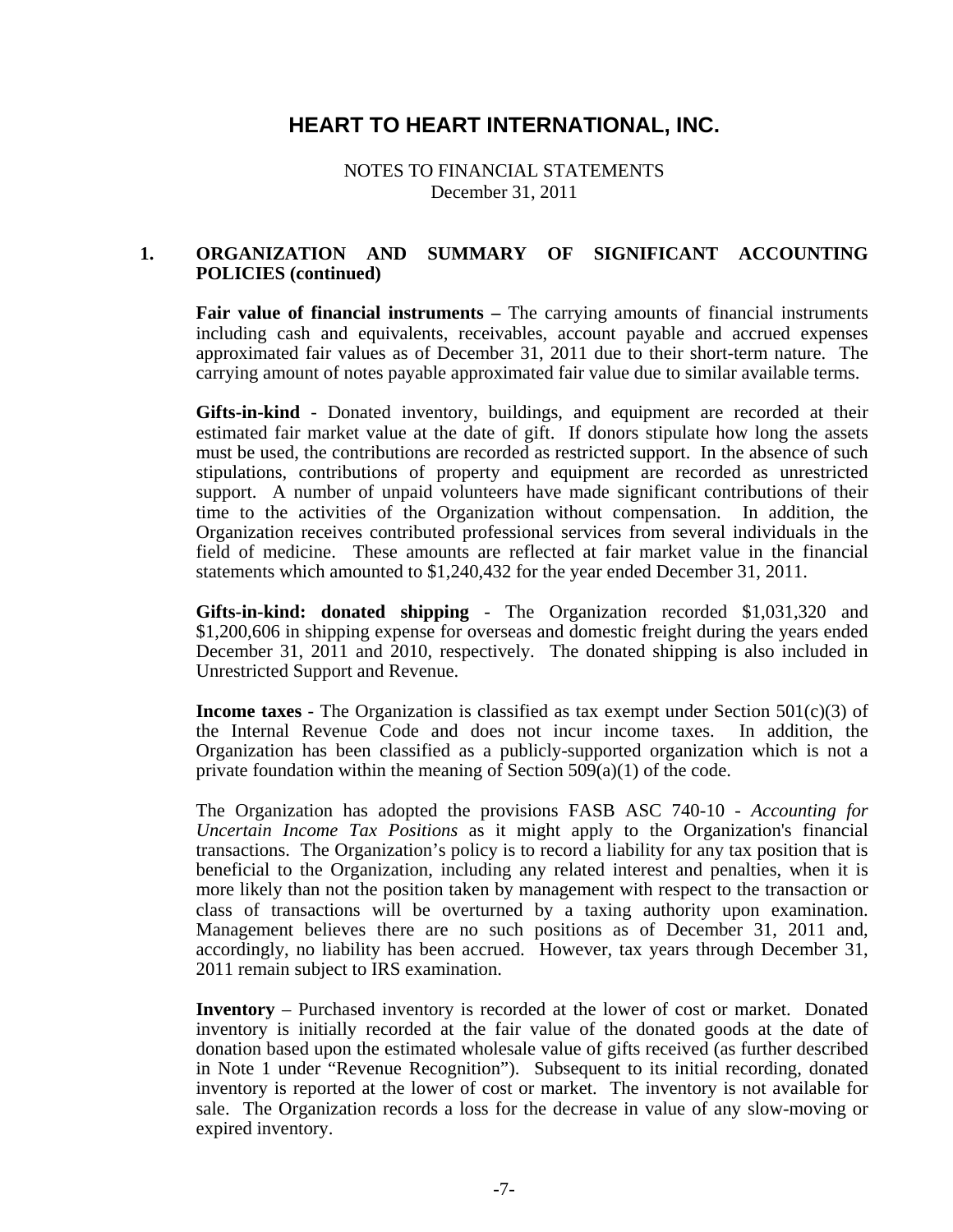NOTES TO FINANCIAL STATEMENTS December 31, 2011

#### **1. ORGANIZATION AND SUMMARY OF SIGNIFICANT ACCOUNTING POLICIES (continued)**

**Investments** - The Organization carries its investment in marketable securities with readily determinable fair values and all investments in debt securities at their fair values, net of investment income receivable, in the Statement of Financial Position. Unrealized gains and losses are included in the change in net assets in the accompanying Statement of Activities. Investment income and gains restricted by donors are reported as increases in unrestricted net assets if the restrictions are met in the reporting period in which the income and gains are recognized.

**Permanently restricted net assets** - Amounts received during the year that are permanently restricted by donors are recorded as being permanently restricted. Earnings on permanently restricted net assets that are to be expended in accordance with the desires of donors are recorded as temporarily restricted net assets. Once expenses are incurred for their donor-restricted purpose, the earnings are released from restriction.

**Property and equipment** - Property and equipment are stated at cost at the date of acquisition or fair market value at date of donation, over a nominal amount, in the case of gift. If donors stipulate how long the assets must be used, the contributions are recorded as restricted support. In the absence of such stipulations, contributions of property and equipment are recorded as unrestricted support. Maintenance and repairs are charged to expense as incurred. When items of property or equipment are sold or retired, the related cost is removed from the accounts and any gain or loss is included in the results of operations. Depreciation is provided over the estimated useful lives of the respective assets on the straight-line basis. Lives for depreciation are as follows:

| Building and improvements | $15 - 39$ years |
|---------------------------|-----------------|
| Furniture and equipment   | $5 - 7$ years   |
| Computer equipment        | $3 - 5$ years   |
| Leasehold improvements    | 3 years         |
| Vehicles                  | $3-10$ years    |

**Reclassifications –** Certain reclassifications have been made to the 2010 financial statements in order to conform to the 2011 presentation.

**Revenue recognition –** The Organization follows ASC Topic 958-605, *Accounting for Contributions Received and Contributions Made*. Cash and gift-in-kind contributions are received from individuals as well as domestic and multi-national organizations. These contributions, including unconditional promises, are recognized as revenues when the donor's unconditional commitment is received. All contributions are considered to be available for unrestricted use unless specifically restricted by the donor. Amounts received that are designated for future periods or restricted by the donor for specific purposes are reported as temporarily restricted. When a temporary restriction expires, restricted net assets are reclassified to unrestricted net assets and reported in the Statement of Activities as net assets released from restrictions. However, if a restriction is fulfilled in the time period in which the contribution is received, the Organization reports the support as unrestricted.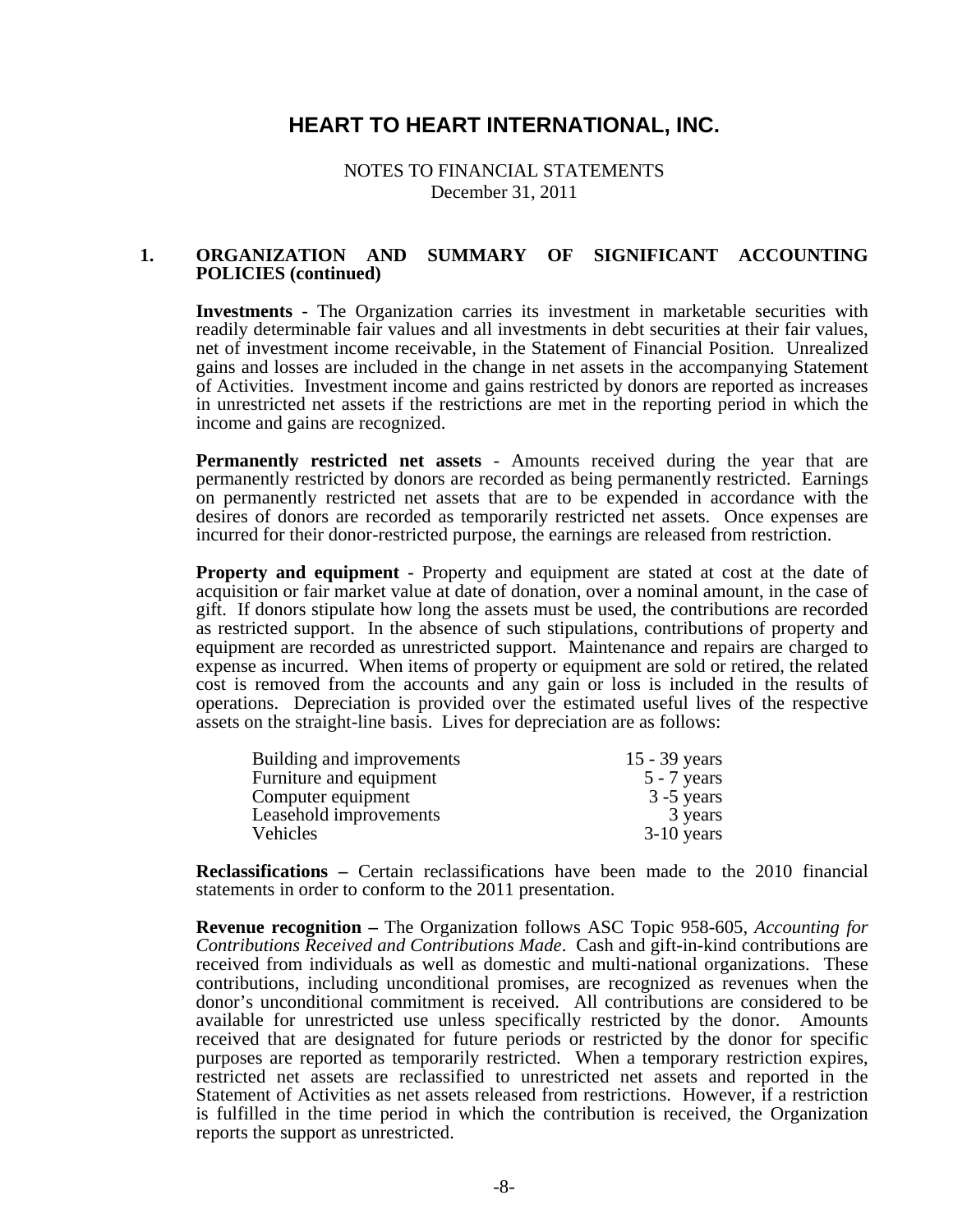NOTES TO FINANCIAL STATEMENTS December 31, 2011

### **1. ORGANIZATION AND SUMMARY OF SIGNIFICANT ACCOUNTING POLICIES (continued)**

**Revenue recognition (continued) –** Permanently restricted support are amounts received that are stipulated by the donor to be maintained permanently.

Conditional promises to give are recognized only when the conditions on which they depend are substantially met.

The Organization receives donations of medical supplies and other goods for use in its programs. These donations are recorded at their estimated fair value based upon the Organization's estimate of the wholesale values that would be received for selling the goods in their principal market, considering their condition and utility for use at the time the goods are donated. Several methodologies are used in the determination of estimated wholesale value, including values provided by the donor, published industry pricing guides, internally-researched values, and internal average values for like-kind items.

The Organization receives many volunteer hours from a variety of skilled personnel such as doctors, nurses and other specialists. The value of these donated services that meets the criteria for recognition is reported as donated services in the accompanying Statement of Activities.

**Subsequent events –** Management has evaluated events and transactions that have occurred since December 31, 2011 and reflected their effects, if any, in these financial statements through April 26, 2012, the date the financial statements were available to be issued.

**Temporarily restricted net assets** - Amounts received during the year that are temporarily restricted by donors or amounts earned on temporarily restricted assets are recorded as temporarily restricted revenue. Temporarily restricted assets are released from restriction when the expenses are incurred for their designated purpose.

**Use of estimates** - The preparation of financial statements in conformity with generally accepted accounting principles requires management to make estimates and assumptions that affect the reported amounts of assets and liabilities and disclosure of contingent assets and liabilities at the date of the financial statements and the reported amounts of revenues and expenses during the reporting period. Actual results could differ from those estimates. The significant estimates used in the Organization's financial statements include the valuation of gift-in-kind contributions and related inventory, the allocation of expenses on a functional basis to various program services and supporting activities, and the estimated useful lives of and the methods used to depreciate property and equipment.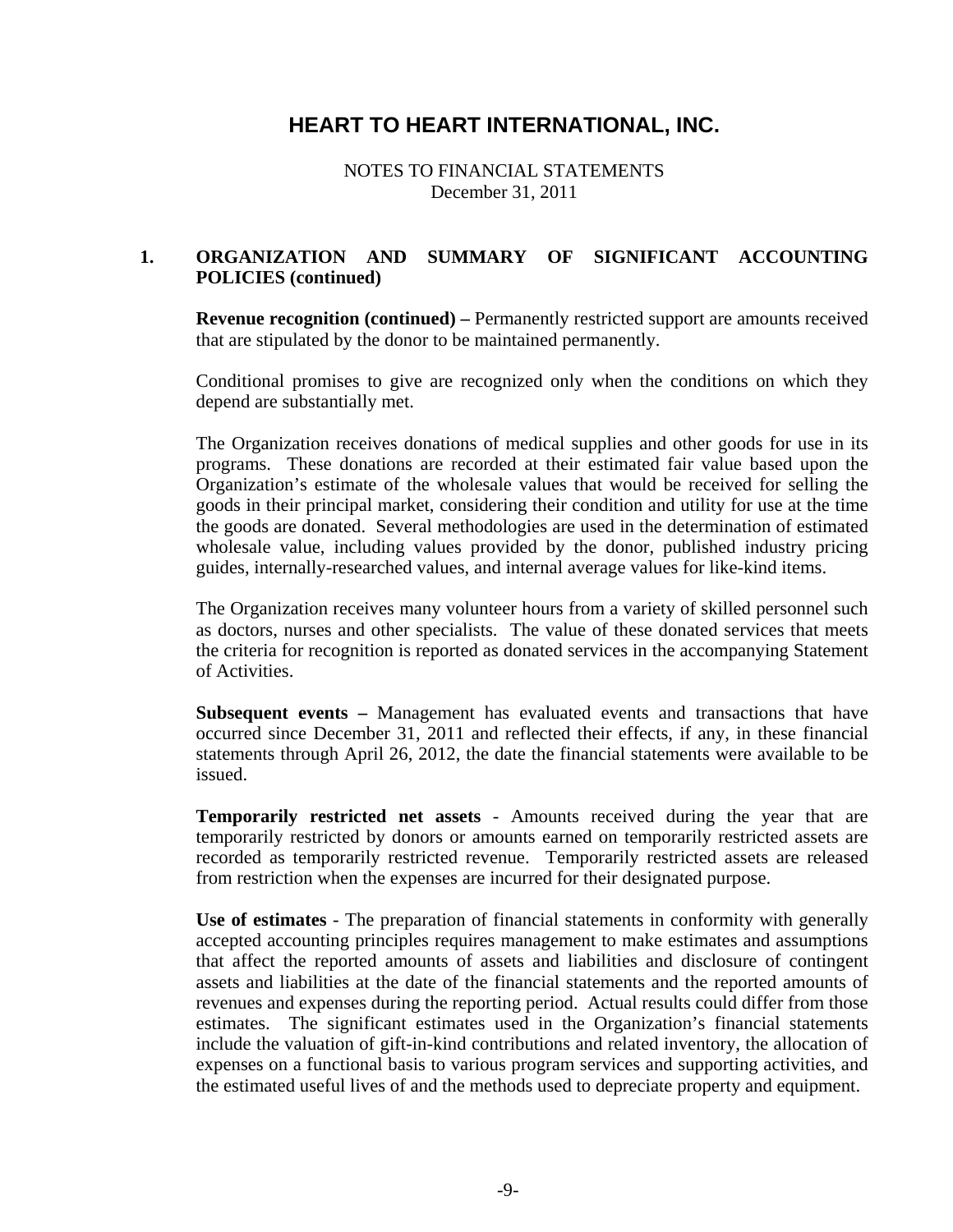### NOTES TO FINANCIAL STATEMENTS December 31, 2011

#### **2. FAIR VALUE MEASUREMENTS OF ASSETS AND LIABILITIES**

The Organization has adopted the provisions of FASB ASC 820-10 Fa*ir Value Measurements* for financial and non-financial assets and liabilities measured at fair value on a recurring basis. In addition, the Organization has adopted FASB ASC 820-10 *Fair Value Measurements*, for non-financial assets and liabilities measured initially at fair value such as in a business combination, non-financial assets (such as inventory or donations-in-kind) recorded at fair value at the time of donation, and long-lived assets measured at fair value for impairment assessment.

The objective of a fair value measurement is to determine the price that would be received to sell an asset or paid to transfer a liability in an orderly transaction between market participants at the measurement date (an exit price). Accordingly, the fair value hierarchy gives the highest priority to quoted prices (unadjusted) in active markets for identical assets or liabilities (Level 1) and the lowest priority to unobservable inputs (Level 3). The three-tier hierarchy of inputs is summarized in the three broad levels as follows:

- Level 1 inputs are unadjusted quoted market prices in active independent markets for identical assets and liabilities;
- Level 2 inputs are directly or indirectly observable estimates from quotes for similar but not identical assets and liabilities, market trades for identical assets not actively traded or other external independent means;
- Level 3 inputs are unobservable and reflect assumptions on the part of the reporting entity.

The following table sets forth information about the level with the fair value hierarchy at which the Organization's financial assets and liabilities are measured on a recurring basis at December 31, 2011:

|                                                         | Level 1   | Level 2 | Level 3 |      | Total  |
|---------------------------------------------------------|-----------|---------|---------|------|--------|
| Assets:<br>Trading securities<br>Beneficial interest in | 49,579 \$ | $-$ \$  |         | - \$ | 49,579 |
| community foundation                                    |           |         | 10,754  |      | 10,754 |
| Total assets $-$<br>recurring basis                     | 49.579    |         | 10,754  |      | 60,333 |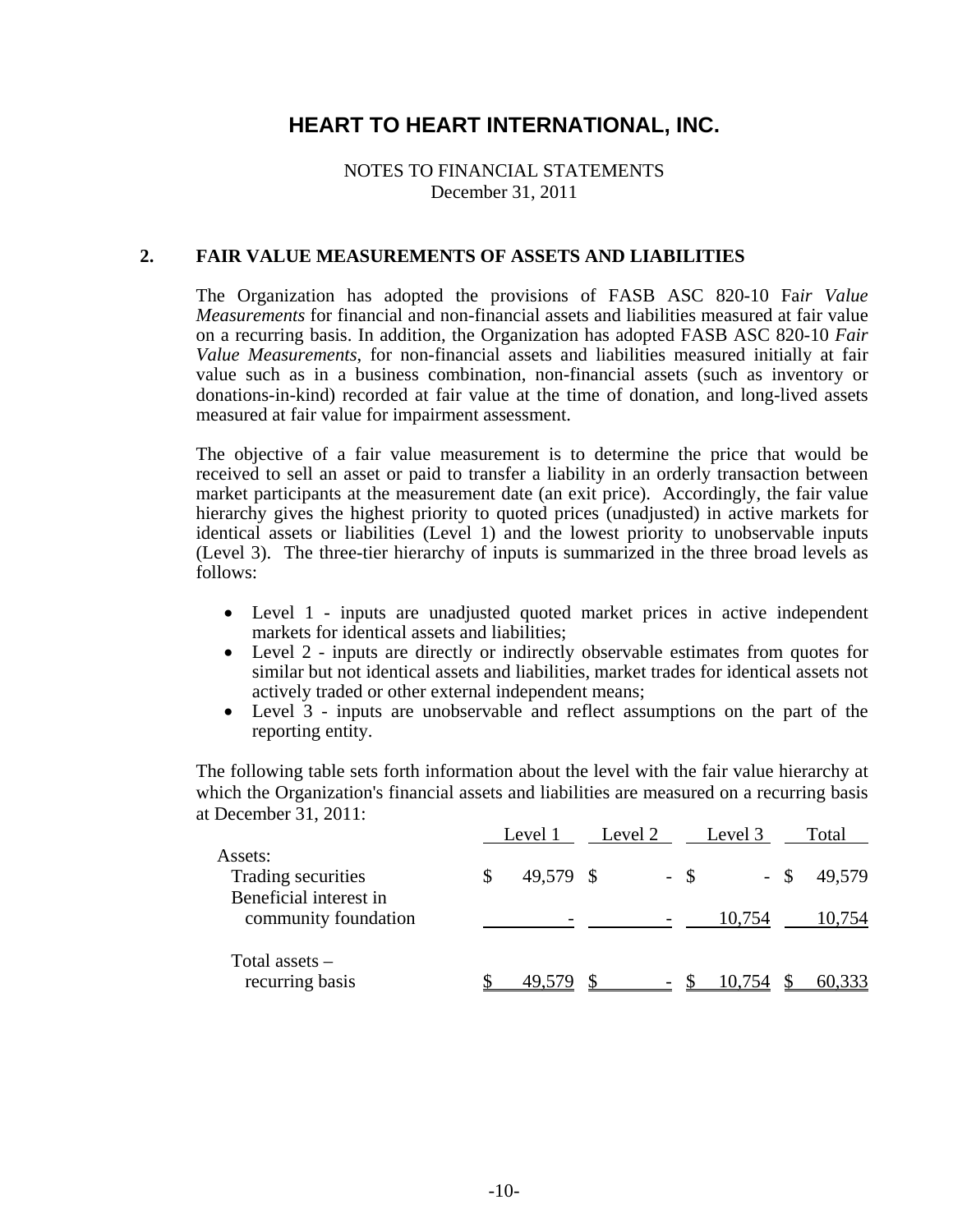NOTES TO FINANCIAL STATEMENTS December 31, 2011

#### **2. FAIR VALUE MEASUREMENTS OF ASSETS AND LIABILITIES (continued)**

The following table sets forth information about the level with the fair value hierarchy at which the Organization's financial assets and liabilities are measured on a recurring basis at December 31, 2010:

|                                                         | Level 1   | Level 2 | Level 3 | Total         |
|---------------------------------------------------------|-----------|---------|---------|---------------|
| Assets:<br>Trading securities<br>Beneficial interest in | 51,032 \$ | $-$ \$  |         | $-$ \$ 51,032 |
| community foundation                                    |           |         | 11,093  | 1,093         |
| Total assets $-$<br>recurring basis                     | 51,032    |         | 11,093  | 62,125        |

Assets measured at fair value on a recurring basis using significant unobservable inputs (Level 3) include investments in the common funds of a community foundation.

A reconciliation of activity between the beginning and ending value of the Level 3 assets as well as the amount of total gains or losses for the year ended December 31, 2011 included in net unrestricted net assets attributable to the change in unrealized gains or losses related to assets still held at the reporting date were not readily available and considered by management to be immaterial.

### **3. INVENTORY**

Inventory is stated as described in Note 1 and consists of the following:

|                                                       | 2011                      | 2010                      |
|-------------------------------------------------------|---------------------------|---------------------------|
| Pharmaceutical supplies<br>Medical and other supplies | \$17,782,150<br>1,693,848 | \$21,556,222<br>2,821,595 |
| <b>Total Inventory</b>                                | \$19,475,998              | \$24,377,817              |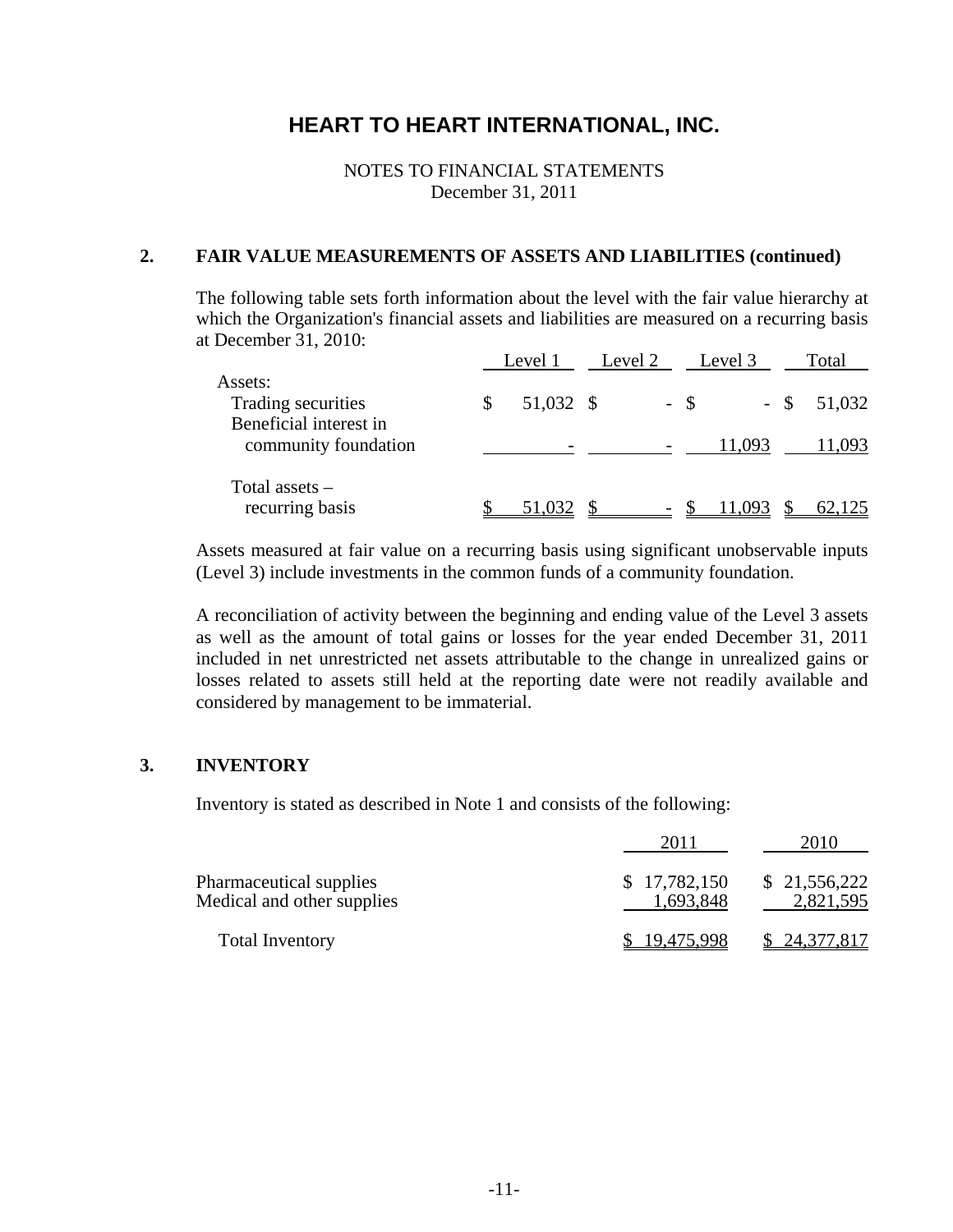NOTES TO FINANCIAL STATEMENTS December 31, 2011

#### **4. CHANGE IN ACCOUNTING ESTIMATE**

In accordance with FASB ASC 250-10, *Accounting Changes and Error Corrections*, the Organization has changed its estimate of fair value of December 31, 2011 inventory for donated pharmaceuticals. Previously, the Organization recorded gifts-in-kind based upon estimated fair value as reported in or extrapolated from information published in *Redbook, Pharmacy's Fundamental Reference*. For the year ended December 31, 2011, the Organization reported its gifts-in-kind based on market sources and inputs to estimate fair value using an exit price notion. Management believes the change in valuation methodology is more representative of fair value in measuring donated pharmaceutical inventory. The effect of the change in accounting estimate has materially decreased the Organization's pharmaceutical inventory and a corresponding decrease to contribution income in 2011.

#### **5. INVESTMENTS**

Investments are stated at the values described in Note 1 and consist of the following:

|                                                                                                                           | 2011                                            |              | 2010                               |
|---------------------------------------------------------------------------------------------------------------------------|-------------------------------------------------|--------------|------------------------------------|
| Equity securities<br>Fixed income<br>Stock and bond mutual funds<br>Foreign certificates of deposit<br>Money market funds | \$<br>6,426<br>3,810<br>19,450<br>29,937<br>710 | $\mathbb{S}$ | 9,013<br>1,572<br>20,951<br>30,589 |
| <b>Total Investments</b>                                                                                                  | 60,333                                          |              | 62,125                             |
| Investment return from these investments is as follows:                                                                   |                                                 |              |                                    |
| Interest and dividends<br>Realized and unrealized (loss) gain on investments<br>Management fees                           | \$<br>3,413<br>(693)<br>(250)                   | \$           | 5,394<br>2,757<br>(250)            |
| <b>Total Investment Return</b>                                                                                            | 2,470                                           |              | 7.901                              |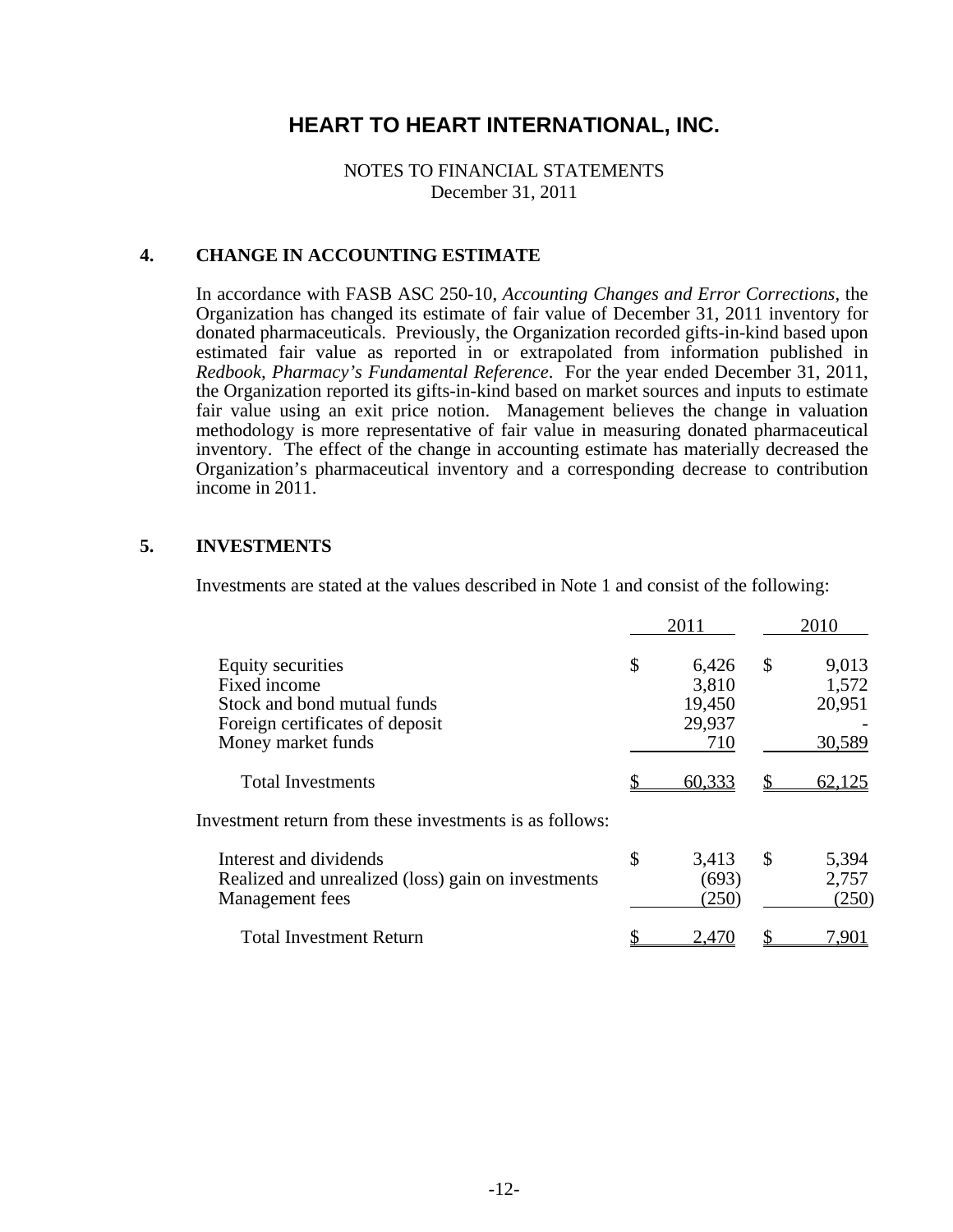NOTES TO FINANCIAL STATEMENTS December 31, 2011

# **6. PROPERTY AND EQUIPMENT**

Property and equipment is stated as described in Note 1 and includes the following:

|                                     | 2011          | 2010          |
|-------------------------------------|---------------|---------------|
| Furniture and equipment             | \$<br>212,044 | \$<br>226,657 |
| <b>Buildings</b>                    | 344,000       |               |
| Computer equipment                  | 328,052       | 416,986       |
| Warehouse                           | 575,000       | 575,000       |
| Land                                | 161,000       | 75,000        |
| Leasehold improvements              |               | 11,659        |
| Vehicles                            | 557,435       | 548,763       |
| Building improvements               | 613,142       | 611,787       |
| <b>Total Property and Equipment</b> | 2,790,673     | 2,465,852     |
| Less accumulated depreciation       | 1,236,266     | 1,329,528     |
| Net Property and Equipment          | 1,554,407     | 1,136,324     |

## **7. LONG-TERM DEBT**

The Organization's obligation under notes payable consists of the following shown at its estimated fair value:

| Note payable, secured by real property,<br>monthly payments of \$6,090, including    |               |
|--------------------------------------------------------------------------------------|---------------|
| interest at 4.0%, due January, 2014                                                  | \$<br>962,467 |
| Note payable, secured by certificate of                                              |               |
| deposit, interest at 4.0%, due January, 2012                                         | 500,000       |
| Note payable, secured by real property,<br>interest only payments at 5.5%, principal |               |
| due May, $2016$                                                                      | 215,000       |
|                                                                                      |               |
|                                                                                      | 1,677,467     |
| Less current maturities                                                              | 534,582       |
|                                                                                      |               |
| <b>Total Long-Term Debt</b>                                                          | 142.885       |
|                                                                                      |               |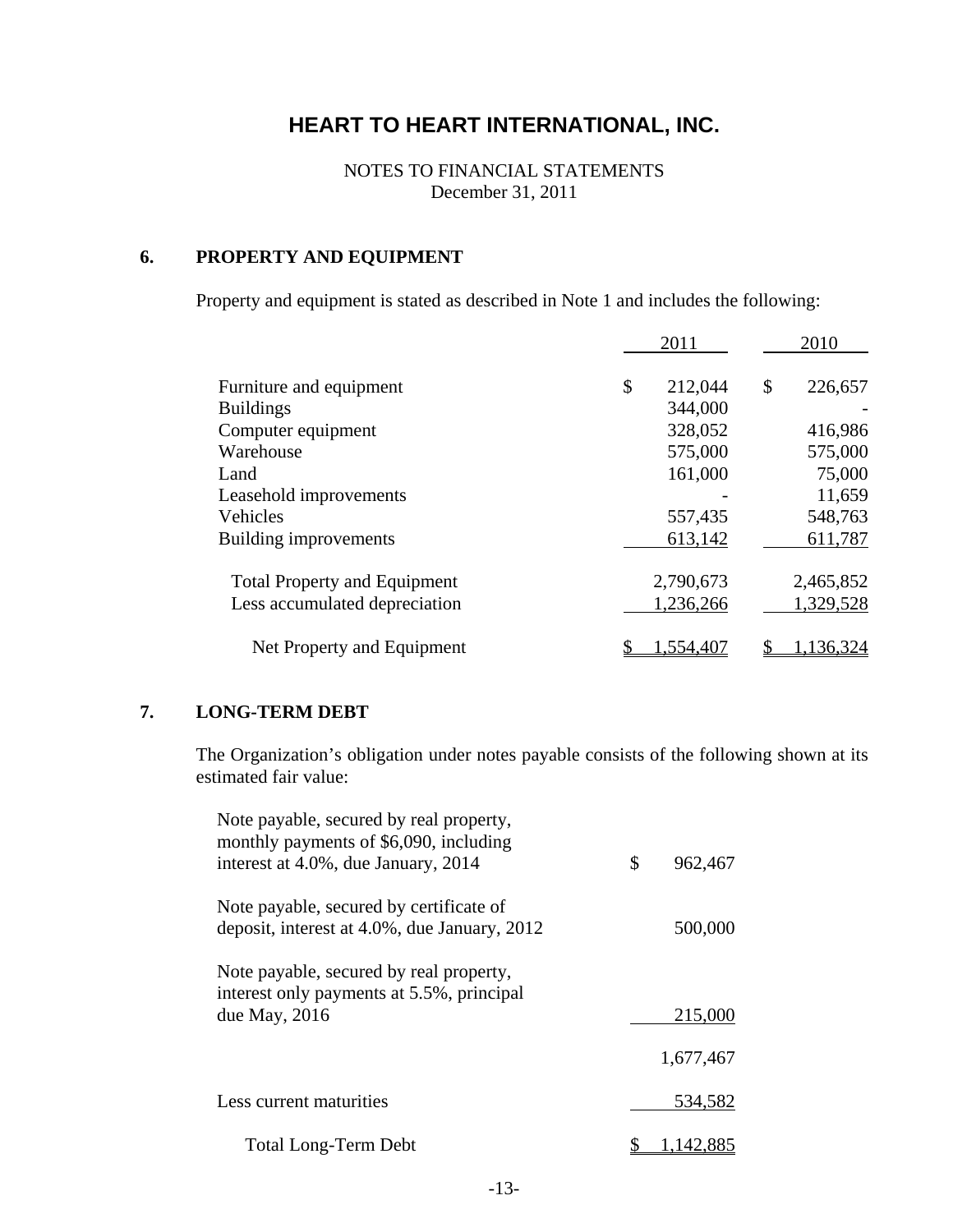NOTES TO FINANCIAL STATEMENTS December 31, 2011

## **7. LONG-TERM DEBT (continued)**

Annual maturities of notes payable are as follows:

| 2012  | \$<br>534,582 |
|-------|---------------|
| 2013  | 36,055        |
| 2014  | 891,830       |
| 2015  |               |
| 2016  | 215,000       |
| Total | 1,677,467     |

The total amount of interest paid during the year was \$46,681. One of the notes also requires the Organization to maintain an average minimum balance of \$500,000 on deposit with the bank, otherwise the interest rate will increase .50%. During the year, the Organization complied with this loan covenant.

### **8. GRANTS RECEIVABLE**

Grants receivable consist of the following amounts due at December 31:

|                                                                            | 2011                           | 2010               |
|----------------------------------------------------------------------------|--------------------------------|--------------------|
| In less than one year<br>In one to five years                              | 8,333<br>\$<br>8,334<br>16,667 | 610,000<br>610,000 |
| Less discounts to present value<br>Less allowance for doubtful collections |                                |                    |
| <b>Total Grants Receivable</b>                                             | 16.667                         |                    |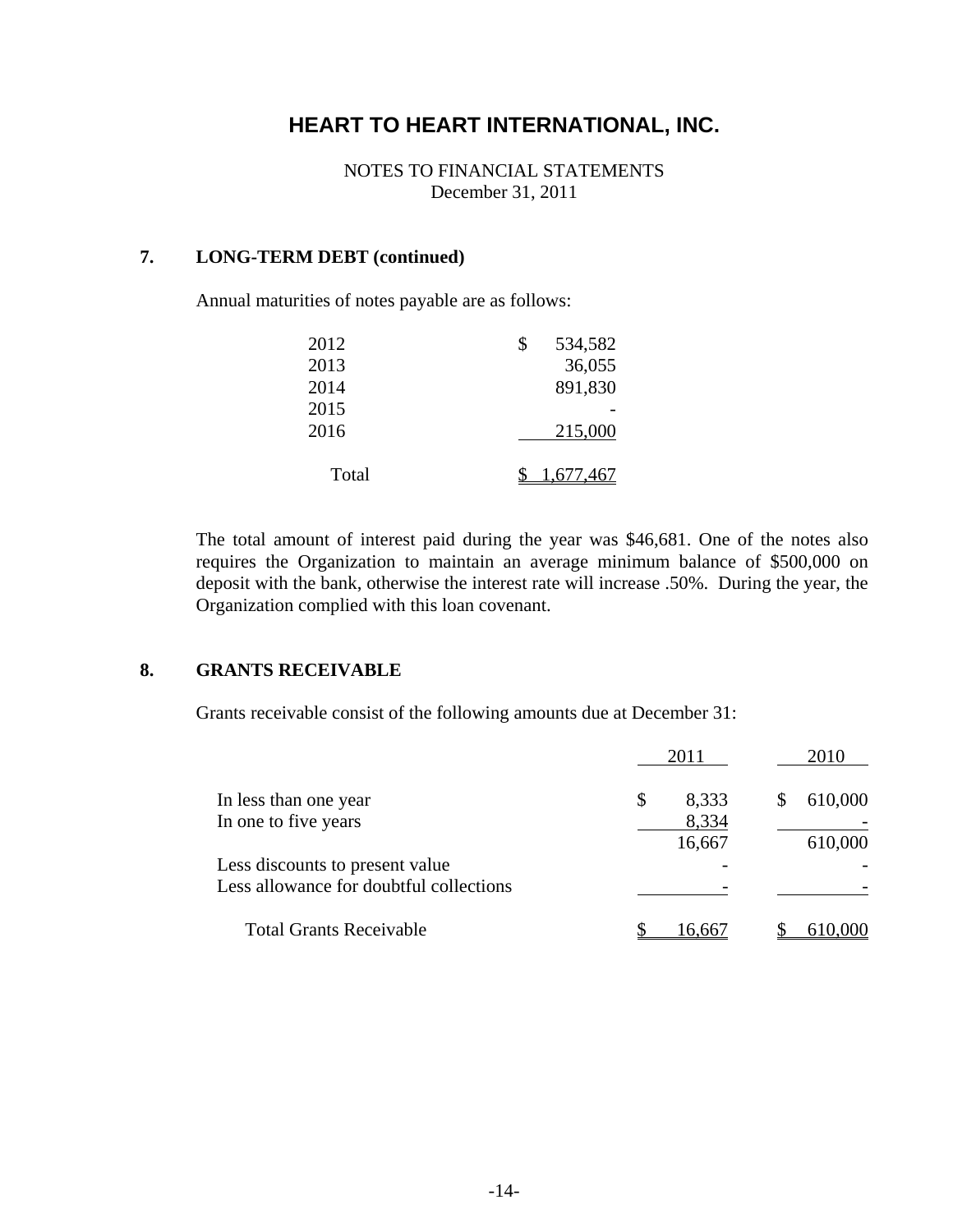NOTES TO FINANCIAL STATEMENTS December 31, 2011

### **9. OPERATING LEASES**

The Organization leases office space in Olathe, Kansas. The lease expires August 31, 2014. The Organization also rented office space in Haiti which expired in 2011. Total rent payments totaled \$76,737 for the year ending December 31, 2011. The future minimum annual lease payments are as follows:

Year ending December 31:

| 2012  | \$<br>66,000 |
|-------|--------------|
| 2013  | 66,000       |
| 2014  | 44,000       |
|       |              |
| Total | 176,000      |

#### **10. RESTRICTED NET ASSETS**

Restricted net assets consist of funds held for the following purposes:

Temporarily Restricted Net Assets:

|                                                | 2011        | 2010         |
|------------------------------------------------|-------------|--------------|
| China                                          | \$<br>6,037 | \$<br>11,611 |
| Global Crisis Response                         | 209,287     |              |
| Joplin, Missouri                               | 563,182     |              |
| Reading, Kansas                                | 7,809       |              |
| <b>Ready Relief Box</b>                        |             | 50,000       |
| Guatemala                                      |             | 13,762       |
| Chile                                          | 37,014      | 16,355       |
| <b>U.S Programs</b>                            | 14,672      | 36,604       |
| Back to School/Back to Health                  |             | 25,000       |
| <b>General Disaster</b>                        | 376,863     | 227,093      |
| <b>Forward Response Centers</b>                | 73,068      | 100,000      |
| Haiti                                          |             | 596,687      |
| Japan                                          | 31,897      |              |
| <b>Total Temporarily Restricted Net Assets</b> | 1,319,829   | 1,077,112    |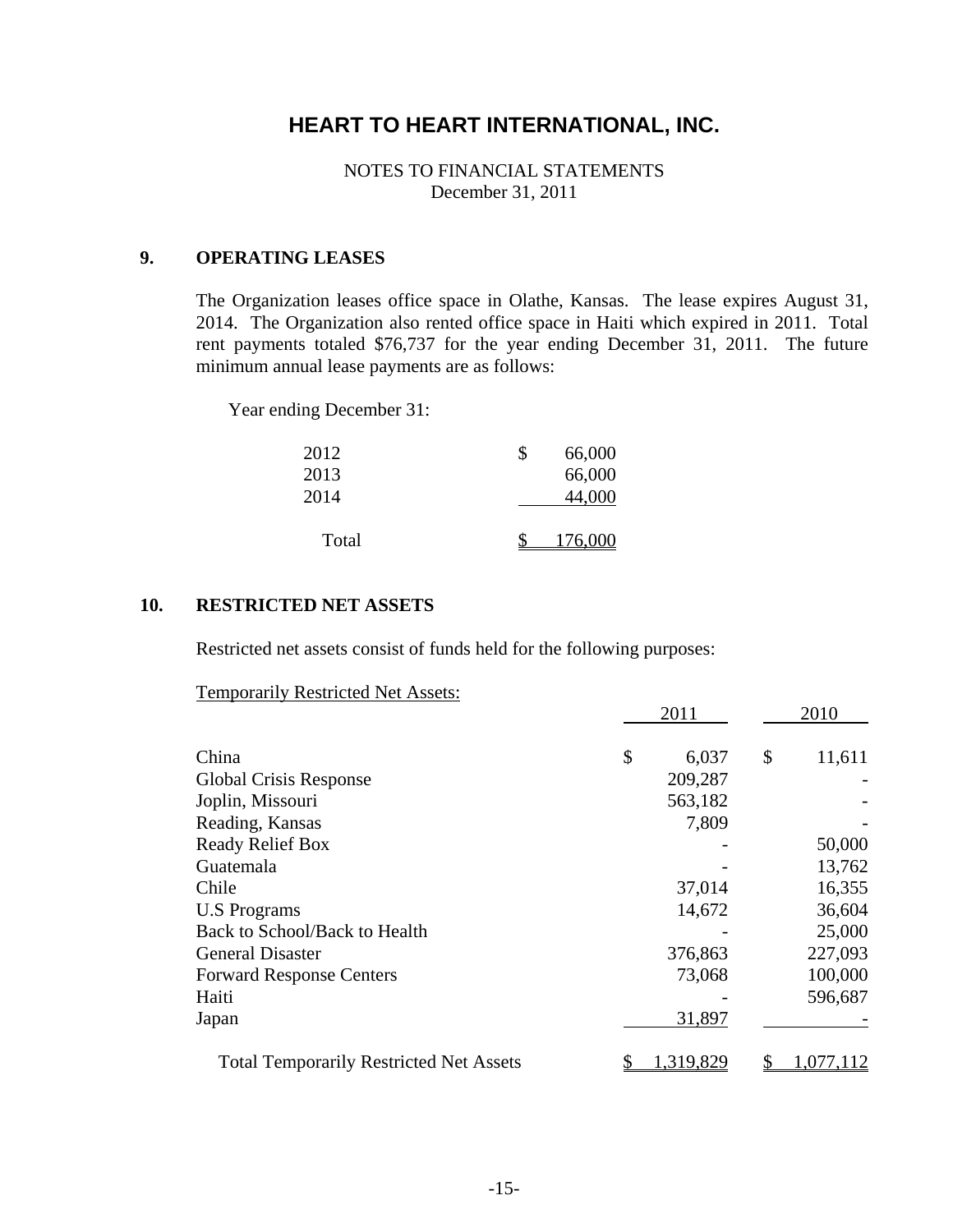#### NOTES TO FINANCIAL STATEMENTS December 31, 2011

#### **10. RESTRICTED NET ASSETS (continued)**

#### Permanently Restricted Net Assets:

|                                                | -2010  | 2010   |
|------------------------------------------------|--------|--------|
| Heart to Heart International Endowment Fund    | 10,754 | 11,093 |
| Staff development                              | 2,000  | 2,000  |
| General                                        | 47,579 | 47,445 |
| <b>Total Permanently Restricted Net Assets</b> | 60,333 | 60,538 |

Assets which satisfy total temporary and permanent restrictions include the following:

| Cash                                           | 1,303,162       | 467,112 |
|------------------------------------------------|-----------------|---------|
| Investments                                    | 60,333          | 60,538  |
| Pledges receivable                             | 16.667          | 610,000 |
| <b>Total Restricted Assets and Liabilities</b> | 62 <sup>o</sup> |         |

The Organization's combined total for cash and equivalents and pledges receivable exceeds the Organization's temporarily restricted and permanently restricted net assets at December 31, 2011 and 2010.

The sources of net assets released from temporary donor restrictions by incurring expenses satisfying the restricted purpose or by occurrence of events specified by the donors were as follows:

#### Net Assets Released from Temporary Restrictions:

| International projects<br>Domestic projects                     | \$1,797,628<br>550,678 | $\frac{1}{2}$ , 2,272,733<br>143,556 |
|-----------------------------------------------------------------|------------------------|--------------------------------------|
| <b>Total Net Assets Released from Temporary</b><br>Restrictions | 2,348,306              | 2,416,289                            |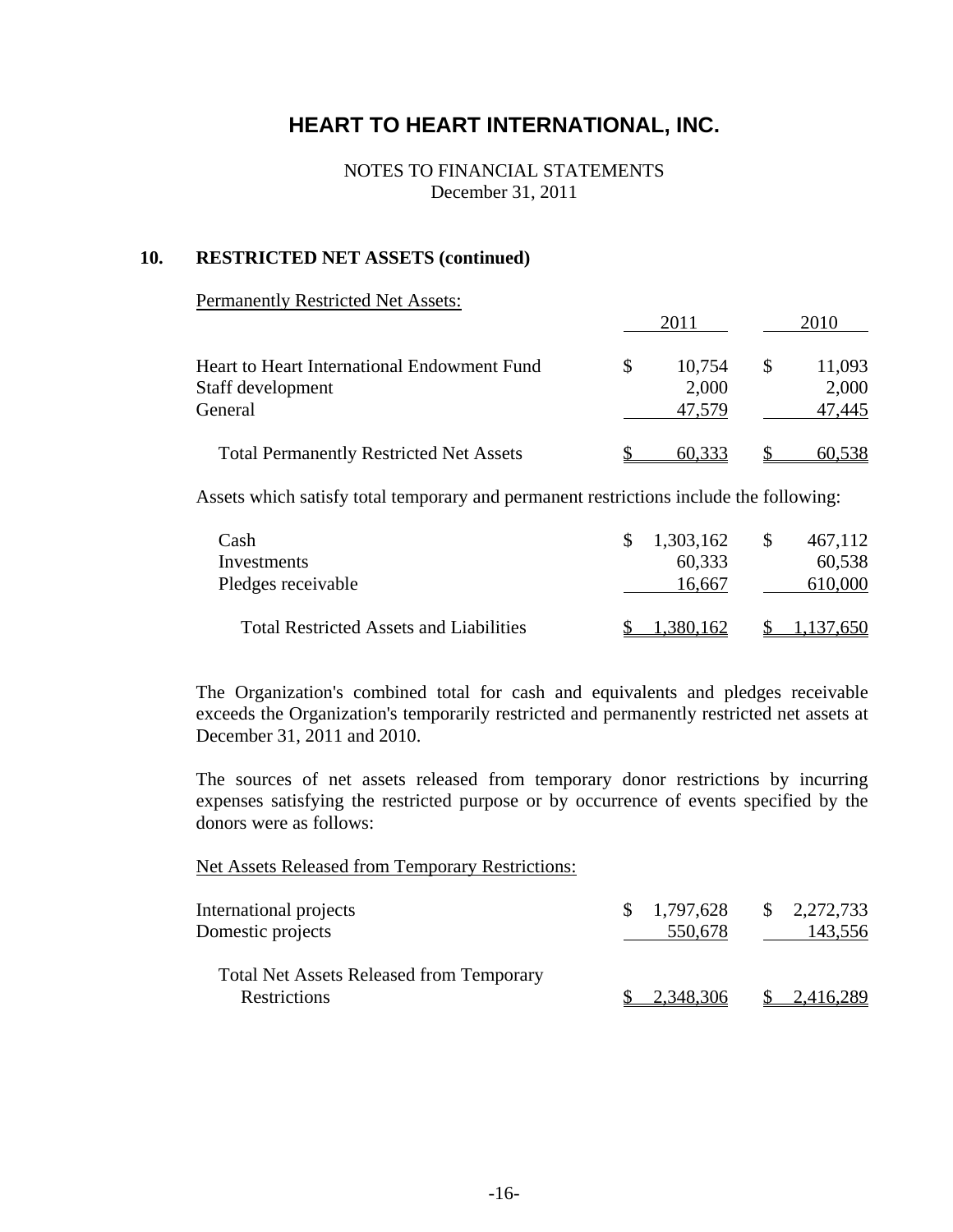NOTES TO FINANCIAL STATEMENTS December 31, 2011

### **11. FUNCTIONAL ALLOCATION OF EXPENSES**

The cost of conducting the various projects has been summarized on a functional basis in the Statement of Functional Expenses. Accordingly, certain costs have been allocated among the projects and supporting services benefited.

### **12. ENDOWMENT FUND**

The Organization has contributed total assets of \$10,754 to The Greater Kansas City Community Foundation and Affiliated Trusts (the Foundation) which established the Heart to Heart International Endowment Fund (the Fund). The purpose of the Fund is to serve as an endowment for the Organization and its successors, with the annual net income to be distributed to the Organization. The Fund is donor-advised, whereby the Foundation seeks input from the Organization regarding distribution of grants from the principal. The assets are refundable to the Organization upon request.

# **13. SIGNIFICANT GIFT-IN-KIND CONTRIBUTORS**

The Organization receives a significant portion of its gifts-in-kind contributions from pharmaceutical and medical supply companies. Two companies provided approximately 88% of the gifts-in-kind contributions in 2011.

#### **14. SPECIAL EVENTS**

During 2011, the Organization conducted an event designed to inform supporters about current operations and to introduce potential new donors to the Organization. Revenues from special events are recorded in cash contributions. All costs related to publicity, travel, related salaries, and administration of the event have been included in fundraising expenses. Other costs are included as general and administrative expenses.

Support from special events was \$43,987 for 2011. The cost for the direct benefits provided to donors was \$5,700 for 2011.